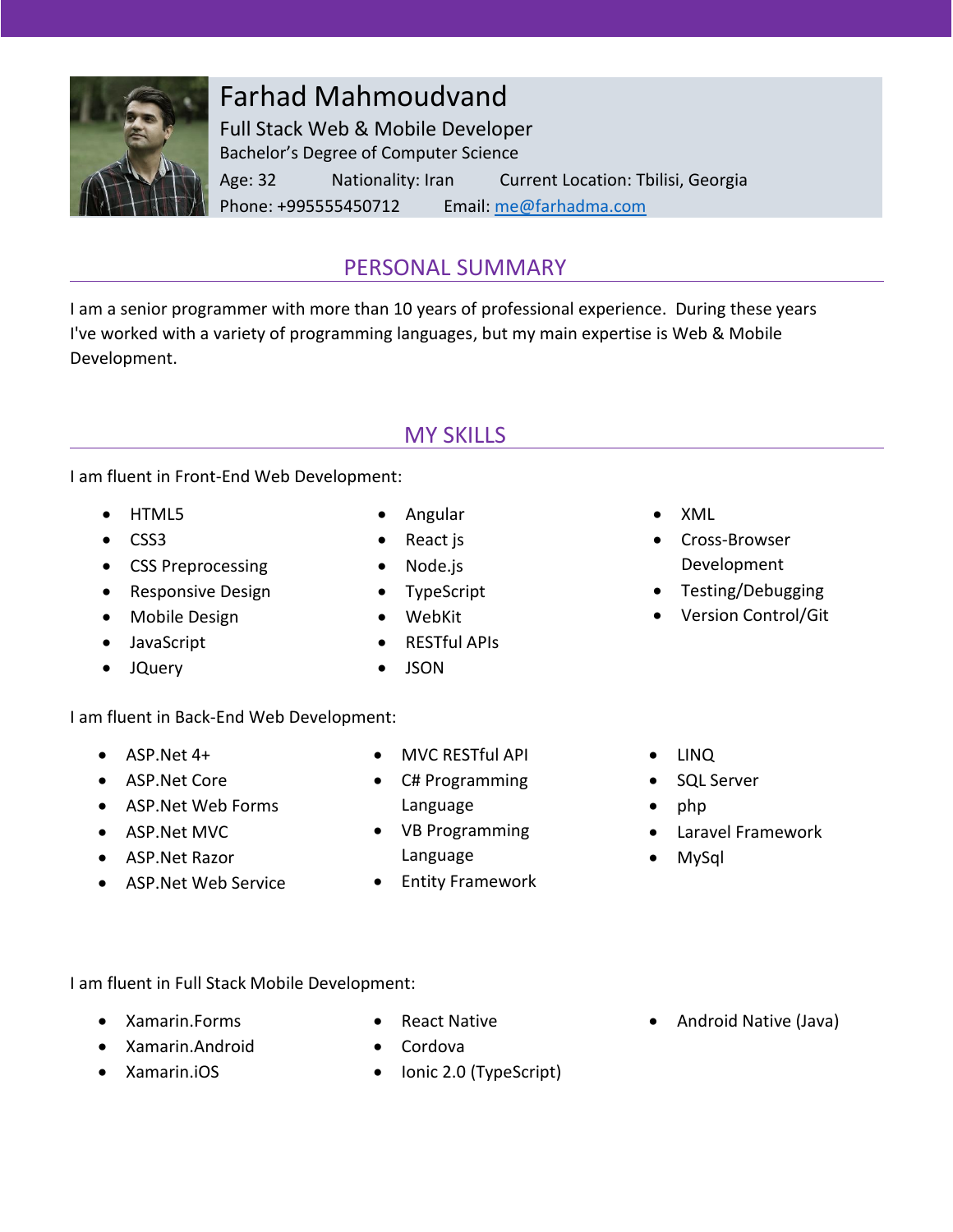I have good knowledge about:

- iOS App Development
- X-Code
- Swift
- Java
- ASP.Net Windows Form
- SCRUM

And I always love learning new topics

### EDUCATION HISTORY

#### **IT Bachelor - Iran Azad University (2004 – 2007)**

I was an IT Student at Iran Azad University from 2004 to 2007 (Bachelor Degree). I quite from college because of personal problems.

#### **CIW Master - MFT Tehran (2006)**

I have completed CIW Courses includes Network Foundation, HTML Design, JAVASCRIPT & E-Commerce.

#### **Computer Science Bachelor's Degree – UAST Iran (2012 - 2016)**

I returned to college in 2012 and obtained a bachelor's degree in computer science from the University of Applied Sciences and Technology in Tehran.

### **Research Certificate – London International Conference (2016)**

I have certified for an e-learning article titled "Structure of Araz Learning Management System" from 5<sup>th</sup> International Conference On Research in Science and Technology (London - United Kingdom)

### CAREER HISTORY

### **Web Developer – SinaMedia (2006 – 2009)**

SinaMedia was one of the first companies to work on E-Learning Projects. I was in developer team first and get promoted to project manager in this company.

- Change the company's projects from ASP 3.0 Classic to ASP.Net
- Development of Iran's first LMS (Learning Management System) by ASP.Net
- Upgrade company's sales up to 70% after I developed ASP.Net version of LMS
- Upgrade from Developer to Project Manager
- Achieve the rank of the best educational software in Iran in 2007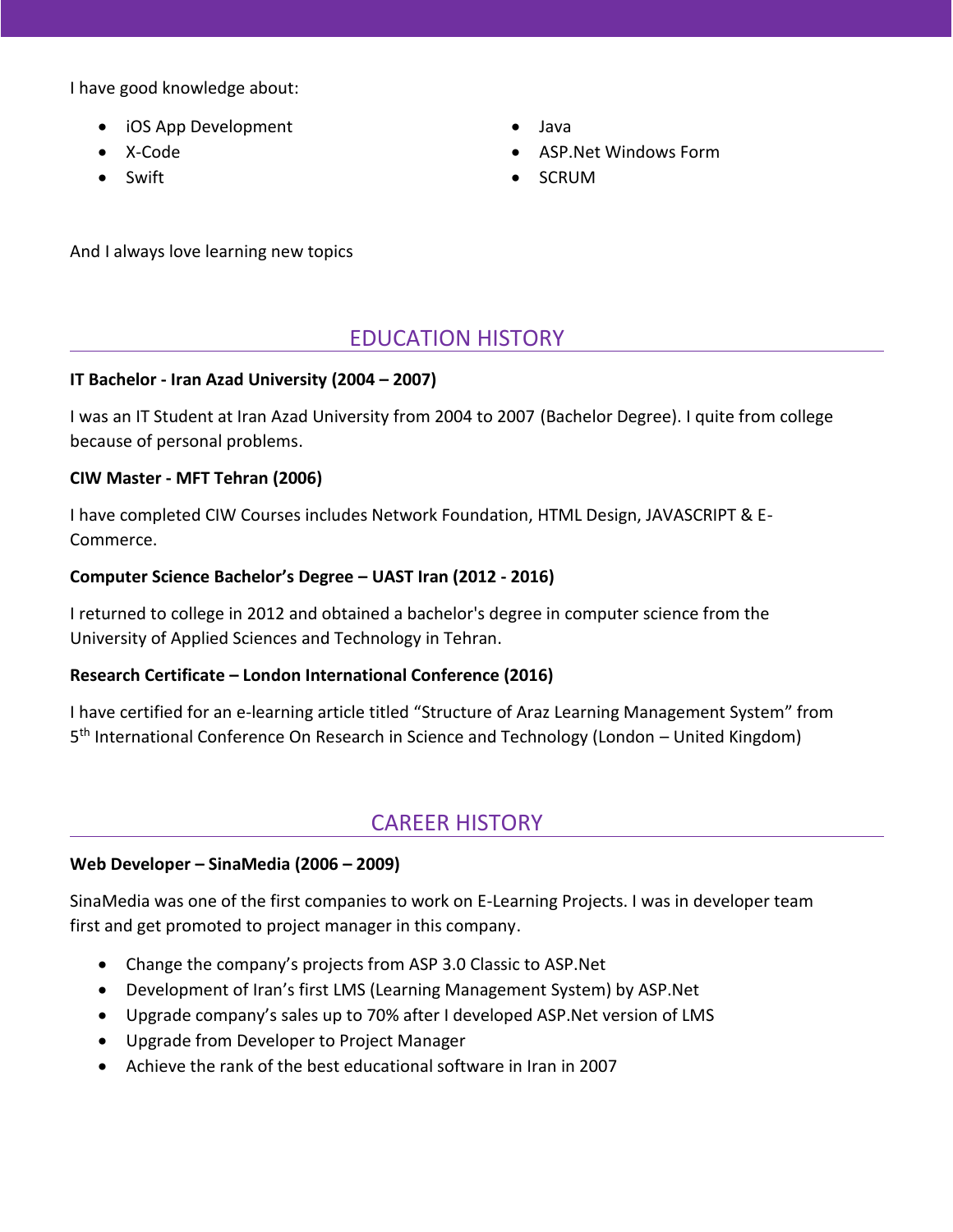#### **Project Leader – Mahan Business School (2009 – 2010)**

Mahan Business School is a non-profit college that offers business courses like MBA, DBA, E-Learning, International Courses, Sales, Strategy, Business, Business Coach, Leadership, Finance, HRM, Coaching, Marketing, Digital Marketing, and Branding.

I worked in Mahan for 1 year as an E-Learning Project Leader.

- I launched all the needed platforms for E-Learning solutions (LMS, Virtual Class, Online Exams)
- I was the leader of Online Content Developer Team
- I received an Honorary Certificate from the Mahan School

### **ASP.Net Developer – University of Applied Science and Technology (2010 – 2012)**

I developed two web application in University of Applied Science and Technology as a senior ASP.Net Developer.

Curriculum Manager Web Application, this project was a web application for Curriculum Unit. They using this application to create, edit, manage and archive the curriculum of all courses taught in university.

SAFAT Project, a great national project. This was a web application for users they want to establish an Institute of Higher Education, they had to register in the system and apply the request to establish the academy.

### **Full Stack Developer – AndisheyeNo (2012 – 2018)**

I am the senior Developer of AndisheyeNo Company. We are working on 3 great project:

- 1. Intelligent Agricultural Information System, a data library portal that we developed for Ministry of Agriculture.
- 2. Koodak24 Portal, a website for children and teenagers that web developed for Institute for the Intellectual Development of Children and Young Adults
- 3. ShopiSoft, an e-commerce platform for online stores and retail point-of-sale systems. This project is greatest CMS based e-commerce system that developed by MVC.Net in Iran.

### **Back End Developer – Lupi (Georgia) (2018 – Now)**

Currently working on online educational platform lupi.ge (based on Tbilisi, GE)

### **Freelancer Projects (2010 to Now)**

Here are some of the most important projects that I developed as a freelancer:

- Raaibod Online Learning for Parvaresh Dadeh Company
- Karishe Website & Android Application (a marketplace where employers and employees are able to find each other)